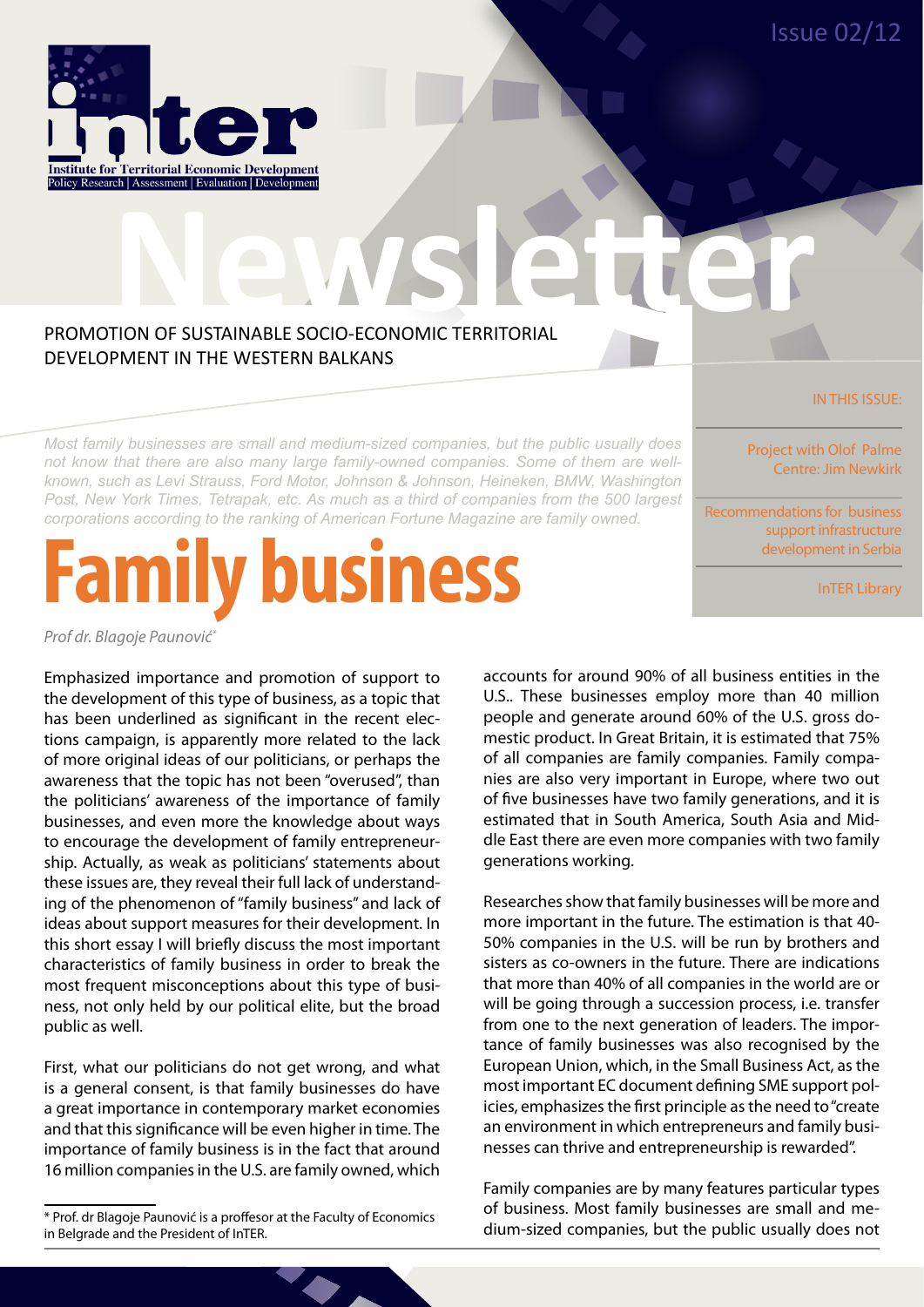know that there are also many large family-owned companies. Some of them are well-known, such as Levi Strauss, Ford Motor, Johnson & Johnson, Heineken, BMW, Washington Post, New York Times, Tetrapak, etc. As much as a third of companies from the 500 largest corporations according to the ranking of American Fortune Magazine are family owned.

Family business is a very old type of business activity which is historically related to farmers, guilds, craftsmen, local traders, etc. The level of connection between families and work is shown in the fact that before the industrial age families lived in the same space (buildings, farms, etc.) where they performed economic activity, and only with the industrialisation and the increased number of paid workers who were not family members the family and work are separated. Some family businesses are very old and have a long tradition, such as for example The Codorniu Group, an internationally acknowledged wine producer from Spain, the beginnings of which go back to 1551 and that is today run by the 18th generation of the same family.



Regardless of the size, all family businesses have something in common, including: family ownership, control or management of the company by the family, active involvement of family members in business operations and the tendency to transfer the leading role from one to another family member. This is why family business is usually seen as a business where two or more family members are owners or in some other ways actively involved in its operations, as well as a business that has been owned by more than one generation of the same family. In accordance with that, family business is characterised by family ownership or active involvement of two or more members in business operations, regardless of whether the family business was established by the current generation or it inherited the family business from previous generations. Extent and types of engagement of family members in business can vary significantly. It can be a full-time or a part-time engagement, as well as work on different managerial or non-managerial jobs.

The basic characteristic of a family business, which is a foundation for other characteristics, as well as specific management of business operations, is the coexistence of family and work. Even though they are separated phenomena, different by function and goals, elements and values, family and work intertwine in a family business. Family and business goals can be similar and complementary and consistent, they can be conflicted, but they are never identical. Intertwining of family and business goals significantly complicates the management of family business, and survival and success of family business largely depend on capabilities to balance business and family interests in management. At the same time, intertwining of family and business interests imposes some management problems that do not occur in other businesses, and if they do they are manifested in a different way. Thus, for example, family businesses have a problem of rewarding family members and other employees, problem of professionalising the management, problem of succession, i.e. the transfer of the leading role in the family business from one to another generation of family members, etc.

However, even with numerous different characteristics, from the point of view of economic policy there are no significant differences between a family business and any other business. Family business success factors are the same as in any other company. Briefly, those are stable operating conditions that encourage, and not impede entrepreneurial initiative. That is why it is strange to see the promotion of family businesses by exactly those politicians who have directly or indirectly contributed to drastically exacerbated business conditions in the previous years, which is most easily seen in the utterly unfavourable dynamics of newly established and closed enterprises in the last several years. For example, only in the first ten months of 2011, 12% less companies were established than in the same period in 2010, where as much as 87.8% more companies were closed in this period than in the same period in 2010. That is why it is not difficult to conclude that the precondition for increased number and importance of family businesses in Serbian economy is to create conditions for entrepreneurs to survive in business, because it is the only way for them to be transferred from the generation of their founders to their heirs and thus become family businesses.  $\blacksquare$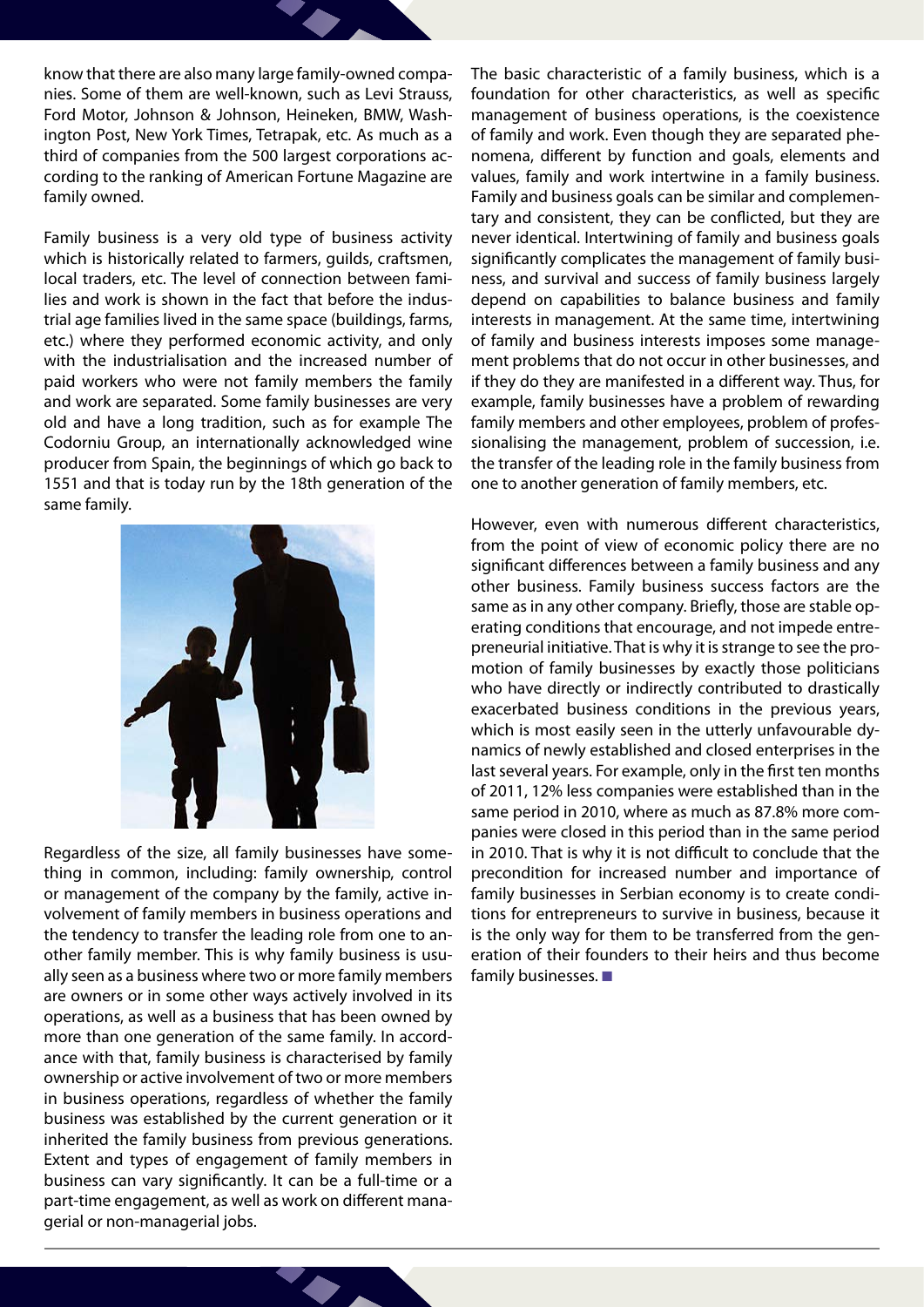## Capacity building for trade unions in Serbia in cooperation with the Olof Palme International Centre

#### *Jim Newkirk\**

InTER is providing technical assistance to the Olof Palme International Centre's Serbia Programme. Olof Palme International Centre (OPC) works in the spirit of Olof Palme for democracy, human rights and peace. OPC cooperates with individuals and organisations throughout the world, in countries such as Brazil, Burma, South Africa, Palestine and Moldova. They seek to empower people to change their societies, and thereby their own lives, and focus on women, youth and grassroots activists. OPC works closely with the Swedish Labour Movement, whose extensive network enable cooperation with global partners who share OPC's values. OPC has its main office in Stockholm.

OPC works in Serbia, where it has four development projects which are being implemented by local organisations, in partnership with one of OPC's member organisations in Sweden. The Serbia programme focuses on unionised workers within the car, metal and textile industries in Vojvodina and in Kragujevac. Parts of the programme have a special focus on female unionised workers. The overall objective of the Serbia programme is that trade union members and non-unionised workers in Serbia are aware of their rights, and have a stronger commitment and greater opportunities to demand their rights.

PROJEKTNI CIKLUS

Workshop within the Olof Palme Project

InTER is working closely with these local organisations,

providing training, mentoring and skill development assistance with designated representatives of the organisations. This capacity-building is specifically about learning a variety of methods and techniques necessary for organisations to monitor the effectiveness of their planning and implementation. InTER's capacity-building work has begun in earnest over the past two months. A total of four workshops have been held, and a fifth is scheduled for after the summer holidays. The workshops, the first in a series that will be held with each of the local organisations, covered three specific areas:

- The concept of the 'Project Cycle' was presented and discussed, using the particular experience of the workshop participants.
- A monitoring and evaluation system, as a tool for successful project management, was introduced. This system will be the focus of much more detailed work with the project groups over the next three years. Key components being looked at early in the process are clearly stating the output and outcome indicators for each of each project's results.
- Thirdly, the InTER team provided consultancy advice to the project teams in improving the logical frameworks for their projects, including results statements, indicators and baselines. The team is working with the local partners to develop a clear baseline for each of the project indicators. Later work will involve regular monitoring of these indicators against the baseline.

There is a direct correlation between the training and the actual work of the local partner's project teams' work on project monitoring and evaluation. Each step of the training, over the three years, will be closely and directly related to the actual work they do on project monitoring.  $\square$ 

<sup>\*</sup> Jim Newkirk is InTER's team member within the Project for Monitoring and evaluation financed the Olof Palme International Centre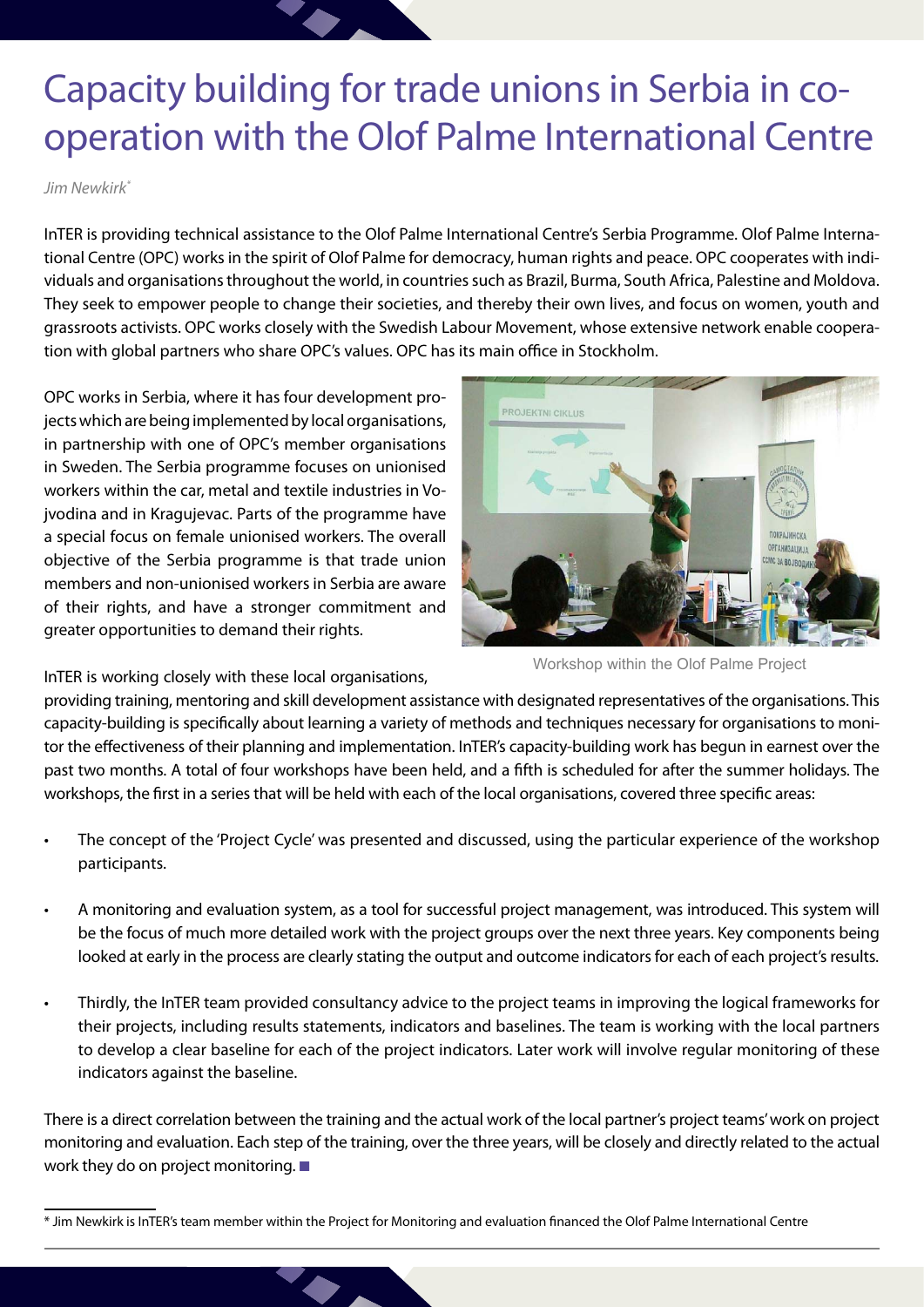# **Recommendations for business support infrastructure development in Serbia**

*Belgrade Chamber of Commerce, National Agency for Regional Development (NARD), Institute for Territorial Economic Development (InTER) and the Association "Klub prvih zena" have submitted the conclusions from the round table "IMPOR-TANCE OF BUSINESS INCUBATORS, CLUSTERS, INDUSTRIAL ZONES AND PARKS FOR LOCAL ECONOMIC DE-VELOPMENT - Are we keeping pace with the EU countries and countries in the region?" to all relevant institutions in Serbia.*



Due to the necessary development and transformation of business support infrastructure, which includes business incubators, clusters and industrial zones and parks, a round table was organised in the Belgrade Chamber of Commerce in April 2012, with the topic: "IM-PORTANCE OF BUSINESS INCUBATORS, CLUSTERS, INDUSTRIAL ZONES AND PARKS FOR LOCAL ECONOMIC DEVELOPMENT". The round table was organised by: Belgrade Chamber of Commerce, National Agency for Regional Development (NARD), Institute for Territorial Economic Development (InTER) and the Association "Klub prvih žena".

tute for Territorial Economic Development InTER, mr Milan Ranđelović, Head of Local Economic Development Office of the City of Niš and the Director of Free Zone "South", Simon Zečević, Director – Cluster "The The topic gathered around 200 representatives of business and entrepreneurial associations, clusters, business incubators, industrial and free zones, relevant institutions and organisations from all parts of Serbia. Participants in the discussion were: dr Milan Janković, President – Belgrade Chamber of Commerce, Ivica Eždenci, Director – National Agency for Regional Development, mr Dragiša Mijačić, Director – Insti-

Flower of Šumadija" Kragujevac and mr Ivana Zeljković, President – Association "Klub prvih žena".

At the round table, the participants were introduced to the latest research on the analysis of the current situation and the level of development of business support infrastructure, its efficiency in operations and the level of their impact on the local economic development. The research was conducted in late 2011 by the National Agency for Regional Development and the Institute for Territorial Economic Development - InTER.

The conclusions from the round table and the discussion related to improvement and transformation of business support infrastructure have been submitted to the Serbian Government and relevant ministries, representatives of Autonomous Province of Vojvodina, Regional Development Agencies and all other relevant institutions.

The goal of business support infrastructure development is strengthening of the competitiveness of economy. In order to achieve that it is necessary to build innovation capacities which can be achieved through specialization of business activities.

#### **1) Business incubators:**

- Incubators have an important role in promoting entrepreneurship and enterprises at the beginning of their business, as well as in stimulating local economic development. In relation to that, it is necessary to strengthen incubators and develop the capacities of their staff. In accordance with this recommendation, it is necessary to train the staff to provide a broad range of services, as well as to identify and develop good relations with potential associates, organisations and institutions that would be involved in future initiatives of incubators. It is necessary to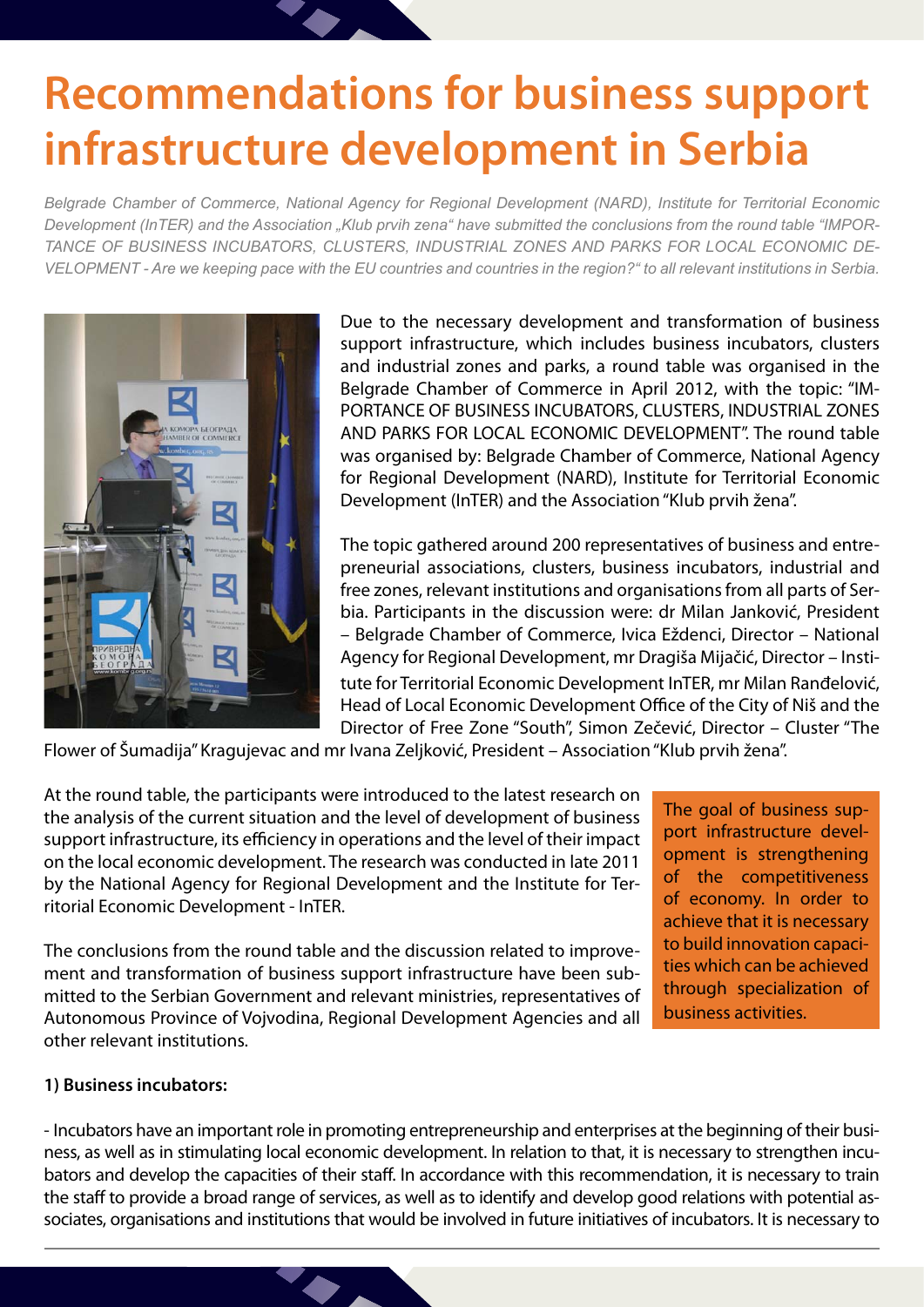change the focus of the incubators' services from physical incubation to the provision of a broad range of business services to entrepreneurs and enterprises. This is especially recommended to incubators in environments that do not have a developed network of institutions for the development of entrepreneurship.

- It is recommended that incubators should focus on certain sectors with comparative and competitive advantage in their environment. Stronger links should be built between incubators, clusters and local economic development offices in order to have an integrated approach to the development of identified strategic sectors. In order to strengthen cooperation among these factors, in smaller environments and where possible, it is recommended to provide the incubation space to clusters, LED offices, business service providers, consultants, etc. in order to achieve the synergy in their action on local economic development.

- In order to make it possible to measure the results of different incubators on the national level, it is necessary to define a unique system



of criteria and measures for that purpose. Also, it is necessary to define the national standard for incubators' business operations as institutions for support to SME development. Standardisation will lead to organised business operations of incubators, and further more, it will be possible to measure effects achieved by incubators, and easier to compare the success of different incubators. Implementation of standards will use formal procedures and instructions to improve internal processes, such as selection and continuous evaluation of tenants.

- In order to achieve incubators' sustainability it is necessary to introduce the national programme for financing of business incubators that would be available (on competitive basis) to all registered incubators in Serbia. Also, it is necessary to strengthen incubators' capacities in order to achieve sustainability through the financing system 33% - 33% - 33%, i.e. one third of incubator's costs should be financed from the state/local programmes, EU funds and charged services. It is also necessary to continuously work on promoting the idea of business incubation and improve visibility of both existing and planned incubators.

#### **2) Clusters:**

- From the point of view of public policy, it is recommended to change the existing paradigm of cluster development that is exclusively based on the development of cluster initiatives, by introducing a holistic approach that would include the development of competitiveness and networking within geographic concentrations of companies in a certain sector. In accordance with that, it is necessary to reorganise the existing cluster development programme of the Government of Serbia in such a way that it does not only focus on the development of cluster initiatives, but also on other development institutions that can contribute to cluster development in a certain territory (regional chambers of commerce, regional development agencies, research institutes, sectoral associations, etc.).

- The role of local governments or regional agencies can be of key importance for cluster development because they have visibility and the necessary capacity to mobilise actors from public and private sector, including business support organisations, banks, professional institutions, etc. However, the private sector should also be supported in gathering around joint interests and thus improving business and competitiveness. The programme of the Serbian Government would have to find ways to support all these initiatives for cluster development.

- It is necessary to work continuously on education of cluster managers, associates of development institutions, cluster members and all other interested parties in order to improve their capacities for support to cluster development. It is necessary to introduce academic and professional programmes for education of managers of cluster initiatives. There should be active works on promotion of the idea of networking and gathering in clusters and on strengthening the trust between different actors from public and private sector.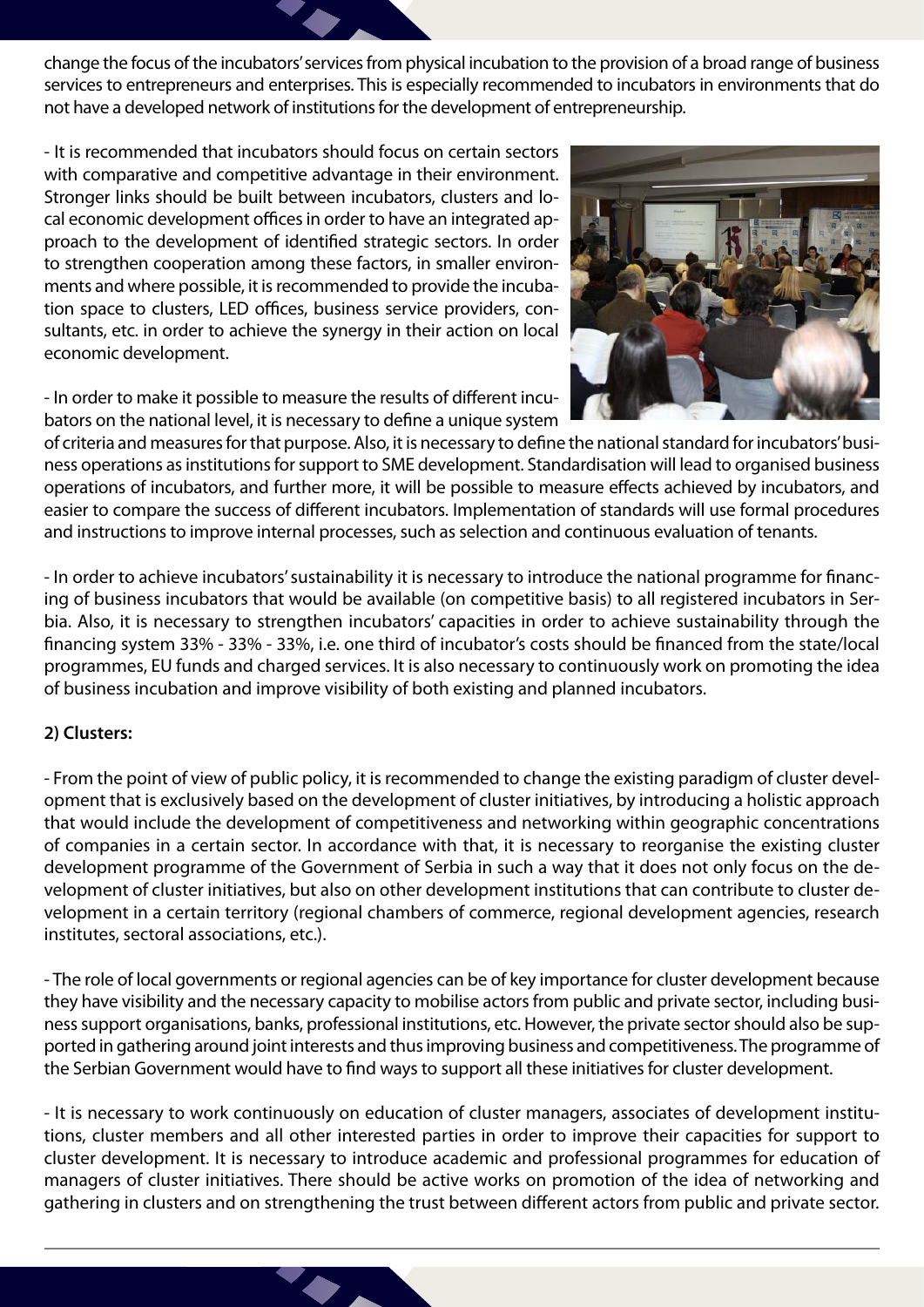- The term cluster is not sufficiently clarified to the public and it is necessary to have close cooperation with the media in order to influence the improvement of general education about possibilities for raising competitiveness and innovation through cluster development.

#### **3) Industrial zones and parks**

- Number of industrial zones in Serbia goes beyond the foreseen investment potentials and municipalities in Serbia have mostly not been capacble of estimating the optimum size of zones in relation to their internal and external circumstances. It is necessary to upgrade local capacities for planning of industrial zones in order to avoid bad investments. The Government of the republic of Serbia could also upgrade the process of planning of industrial zones by introducing a unique register of industrial and free zones, analysing their work and projecting future investment trends. It is also necessary to create a unique register of brownfield locations throughout the territory of the Republic of Serbia and make a programme for their restructuring and making them economically functional.

- Even with the large number of industrial zones in Serbia, the number of parks is symbolic. With that regard it is recommended to establish industrial parks that would manage the work of zones in the territory of a municipality or a city. It is also recommended to adopt a Law on industrial parks that would adequately regulate this field.

The goal of business support infrastructure development is strengthening of the competitiveness of economy. In order to achieve that it is necessary to build innovation capacities which can be achieved through specialization of business activities. That is why it is important to have an integrated approach to local and regional development that requires close cooperation between all elements of business support infrastructure.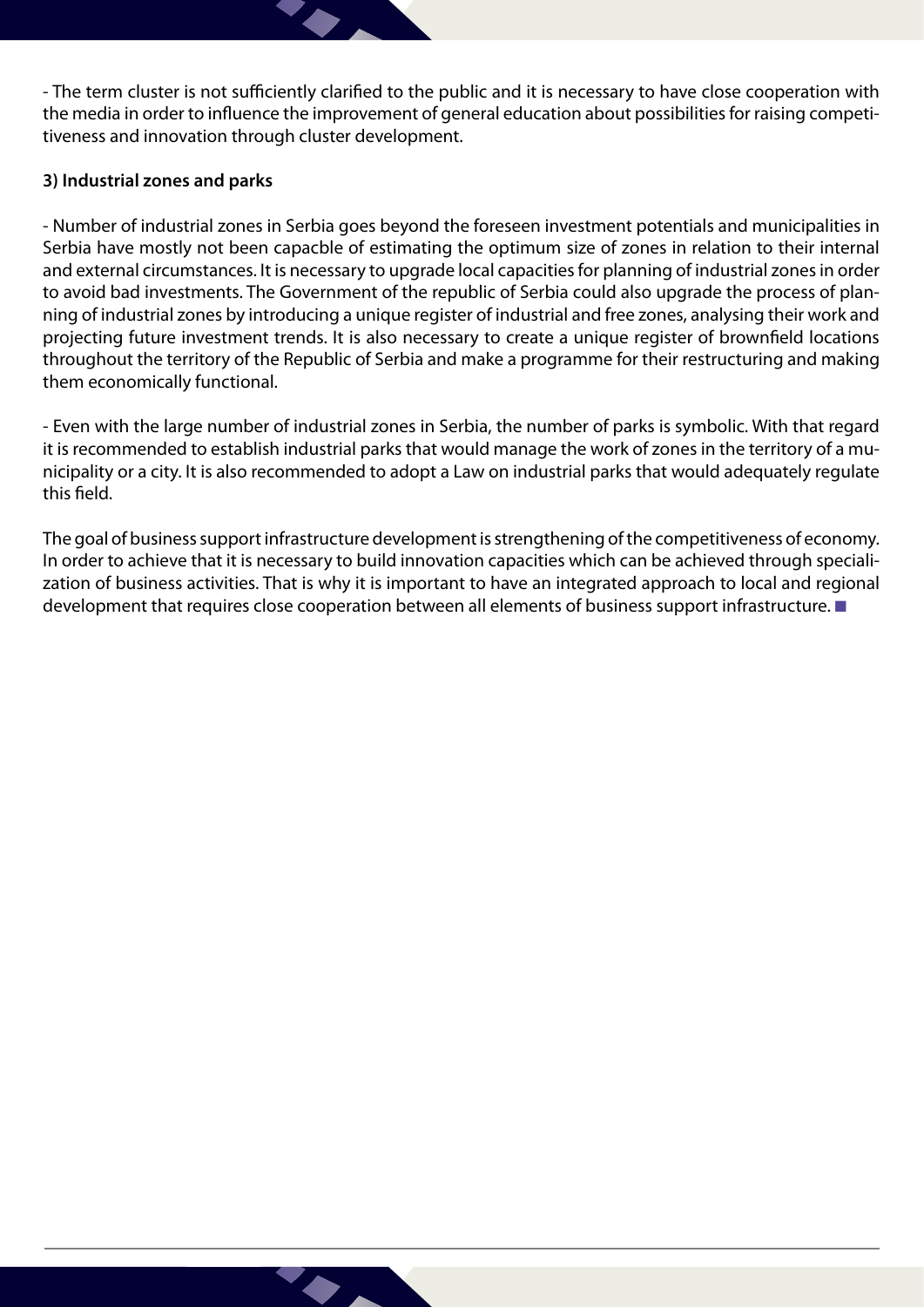### **NEWS**

#### **InTER participted in Berlin within the TRAIN**

**Programme** (Think Tanks providing Research and Advice through Interaction and Networking)

InTER's researchers participated in the semi-

ganised in Berlin from June 11 to 15, 2012 within the TRAIN Programme (Think Tanks providing Research and Advice through Interaction and Networking) .



In cooperation with other think tank organizations from the Western Balkans, draft researches on selected topics were revised at the seminar. and the participants were provided with comments on the papers by DGAP experts (German Council on Foreign Relations). A seminar was also organised on preparation of communication strategies for research dissemination to key stakeholders on national or EU level. the participants had an opportunity to discuss the current political topics with the Head of Department for International Cooperation and EU Integrations of the German Government, Ms Tania von Uslar.

Within the programme, InTER is conducting a research on the necessity for mechanisms for impact assessment of the EU development support in the Republic of Serbia.  $\blacksquare$ 

#### **Round table "Importance of business incubators, clusters, industrial zones and parks for local economic development"**

April 18, 2012, the Belgrade Chamber of Com-

m e r c e , National Agency for Regional Development (NARD), Institute for Territorial Economic Development (InTER) and the Women's Association "Klub prvih žena" organised



the round table on "Importance of business incubators, clusters, industrial zones and parks for local economic development - Are we keeping pace with the EU countries and countries in the region?".

The event was attended by around 200 representatives of companies, state institutions, universities, agencies and local economic development offices, local selfgovernments, as well as the existing business support infrastructure in Serbia.  $\blacksquare$ 

#### **InTER contracted to carry out analysis of local economic development offices**

InTER signed the contract with the al Development (NARD) to develop a study

including mapping and analysis of the local economic development offices, creation of a set of standardised services provided by



LED offices, as well as the recommended model for establishment of LED offices within the system of local self-government of the Republic of Serbia.

#### **Strategic Plan of Development of the Municipality of Zubin Potok**

InTER and Kosovo Relief Comthe protocol of cooperation for provision of technical assistance for the development of the Strategic Plan of Development of the Municipality of Zubin Potok. Strategic Plan of Development will be made through participatory methods with significant role of representatives of local self-government, public companies, private sector and civil society organisations. Final result of InTER's role will be a draft Strategic Plan of Development that will be submitted to the Municipal Assembly for adoption.  $\blacksquare$